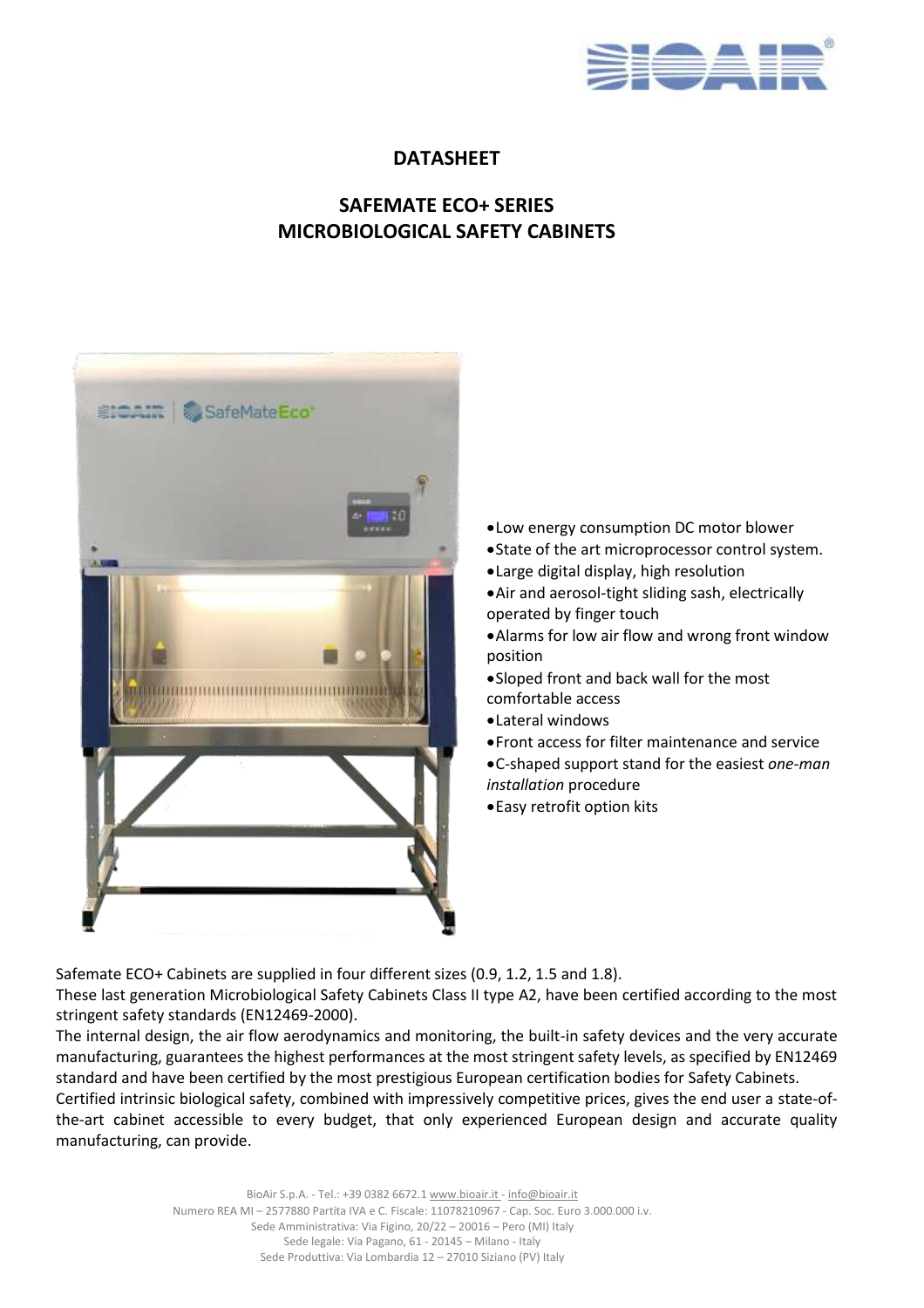

The ECO+ series evolves from our best seller series with a more eco-friendly approach: the new DC Motorblowers provide high efficiency while consuming less energy and the airflows has been designed in order to reduce noise pollution, while assuring the high level of operator, product and environment protection required by the EN12469-2000 standards.

### *Main specifications*

- Microprocessor controlled DC motor blower, with volumetric sensor for exhausted air flow monitoring
	- State of the art Microprocessor control system offering:
		- o Large screen monitor.
		- o Automatic control of preset airflow volumes.
		- o Sliding sash window with smart control.
		- o Permanent monitoring of HEPA filters life span.
		- o Alarms. Multilevel alarms, with redundancy functions.
		- o Permanent display of working conditions.
		- o Highest air flow stability both in case of transitional disturbances or to progressive filter clogging
		- o Continuous monitoring of front barrier air flow for the highest operator safety
		- o Low barrier alarm
		- o Power failure alarm
- Volt-free contact for remote monitoring of exhaust fan.
- Automatic reset of initial conditions in case of power failure
- C-shaped support stand for the easiest *one-man installation* procedure

## **Mechanical and functional specifications**

- 5° Sloped front design for the highest operational comfort. Sloped back side of the working chamber for the best down flow distribution (cabinet carcass EN12298 tested and certified for air tightness)
- Utilities inlets from the top of the cabinet.
- Stainless Steel internal surfaces with SB finishing (including spillage tray). Solid or perforated work surface (30cm sectors) and special designed front grill in stainless steel (AISI304 or AISI316)
- Electrically operated sliding multilayer safety glass window
- Comfortable 20cm front opening
- Easy to install retrofit options.
- Comfortable lateral side windows
- Exposed exhaust HEPA filter for easy visual integrity check.
- H14 class High Efficiency Particulate Air filters with 99.999% efficiency on .3micron particles (most penetrating particle diameter) (Efficiency >= 99.995% on 0.1-0.2 micron particles MPPS as per EN1822- 1)
- ISO 3 (ISO14644-1) internal cleanliness level
- Both exhaust and Main Filters are equipped with a micromesh membrane located downstream which acts as airspeed equalizer expansion plenum, as well as a clear indicator of filter damages.
- Filter change and maintenance from the front of the cabinet.
- Exhaust transitions easily installable.

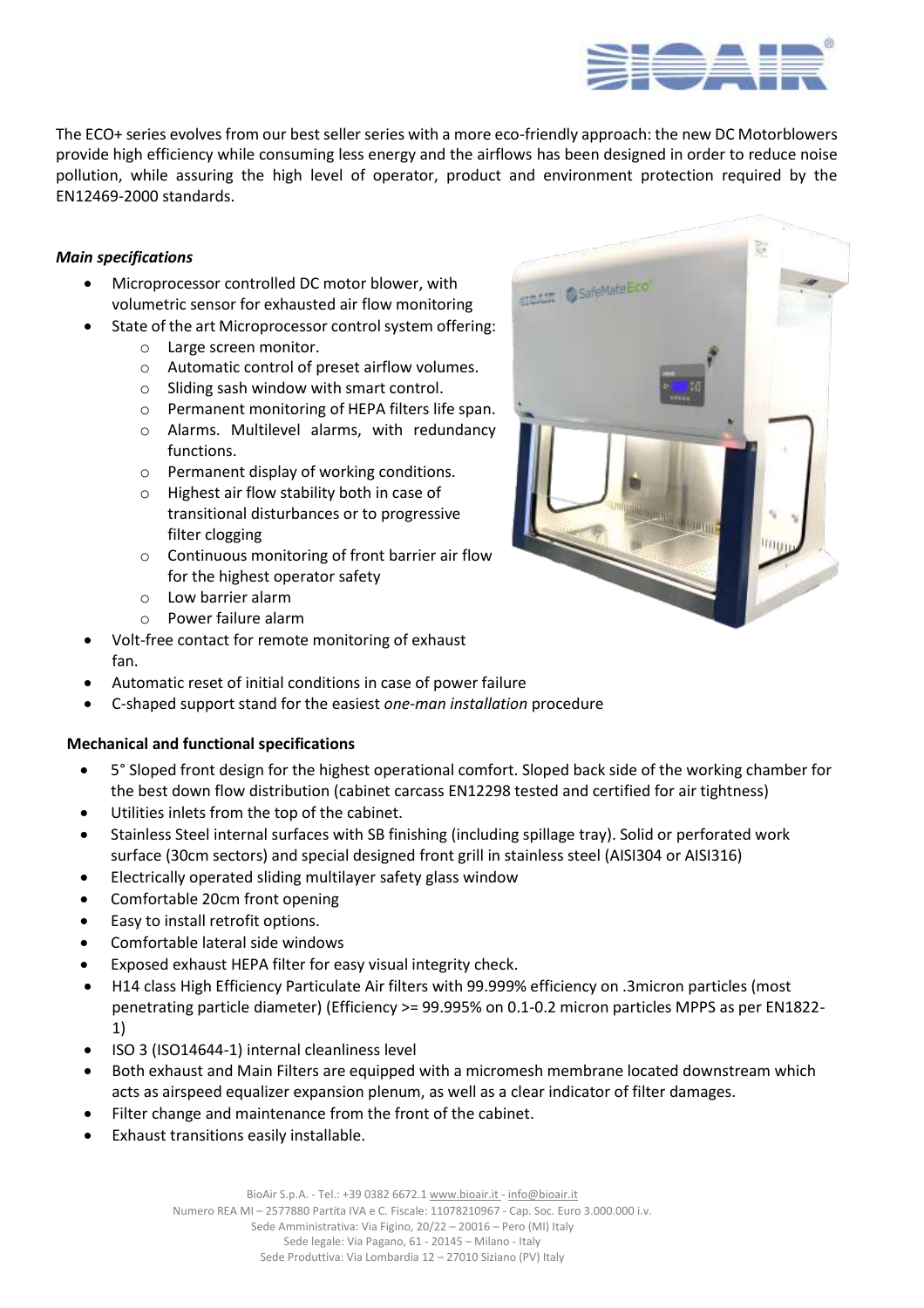

- Key operated. The key can be removed when the unit is in SAFE mode, in order to avoid unwanted operation. In case of power failure, the cabinet is re-set to original working conditions.
- Self-calibration cycle performed when cabinet is switched on.
- High speed rinse and set up cycle performed, before reaching the SAFE operating mode.
- Visual display of SAFE conditions. Pre-warning before actual alarm conditions are reached (visual and acoustic alarms)
- Soft touch control with keys for standard service utilities. Interconnected UV and fluorescent lights.
- Exhaust and recirculating flow rates ensure 25 air changes/min in the working area (30%/70% split)
- Front barrier air speed ≥ 0.5mt/sec
- Aperture protection Factor (Apf)  $\geq 1.5 \times 10^5$
- Cleanability Index CC grade. (EN12296 tested and certified)
- Light intensity on work surface > 1200 lux.
- Noise level ≤ 56dB(A) 1.2 Model (ISO11201)
- Work surface displacement (vibration) <0.005mm RMS between 20Hz and 20,000Hz (ISO5349 tested and certified)
- Max power (for all power point) 3Amps.
- Microprocessor equipped with analogical watchdog.
- *BS version with dual exhaust HEPA filter (second filter is inside the main unit, both exhaust filters are DOP testable)*
- *Class I version available on request*

#### **ADVANCED FEATURES**

- Active front window belts tension control system. This mechanism interrupts the unrolling of the suspension belts supporting the front window in case of a jam or of the presence of obstacles to the window movements. This avoids the risks of the glass falling suddenly and reduces the risk of pinching during the window's movement.
- ECO Mode: this operational mode allows the reduction of power consumption and noise level while keeping the inner working area sterile. When engaged the front sash will be lowered to a few centimeters from the working surface and the motorblower will slow down. The reduced opening will allow the lower airflow to keep the front barrier active. Working is not allowed when in ECO Mode.

#### **CONTROL PANEL**

Controls are located in the front part of the cabinet and include the control keyboard and LCD display.

The microprocessor will take care of regulating the motorblower to keep the airflows at the calibrated setpoints, based on the feedback data received from the vane anemometer installed in the exhaust path of the cabinet.

Access control is provided with a key for ON/OFF switching for users and a numeric password to access calibration and service menus.

The following parameters are monitored:

- Laminar vertical flow speed;
- Front barrier inflow speed;
- Audible/visual alarms for insufficient airflows, blower malfunction, front window position;
- UV exposure remaining time;
- Hour counters for: cabinet, HEPA filters, UV lamp.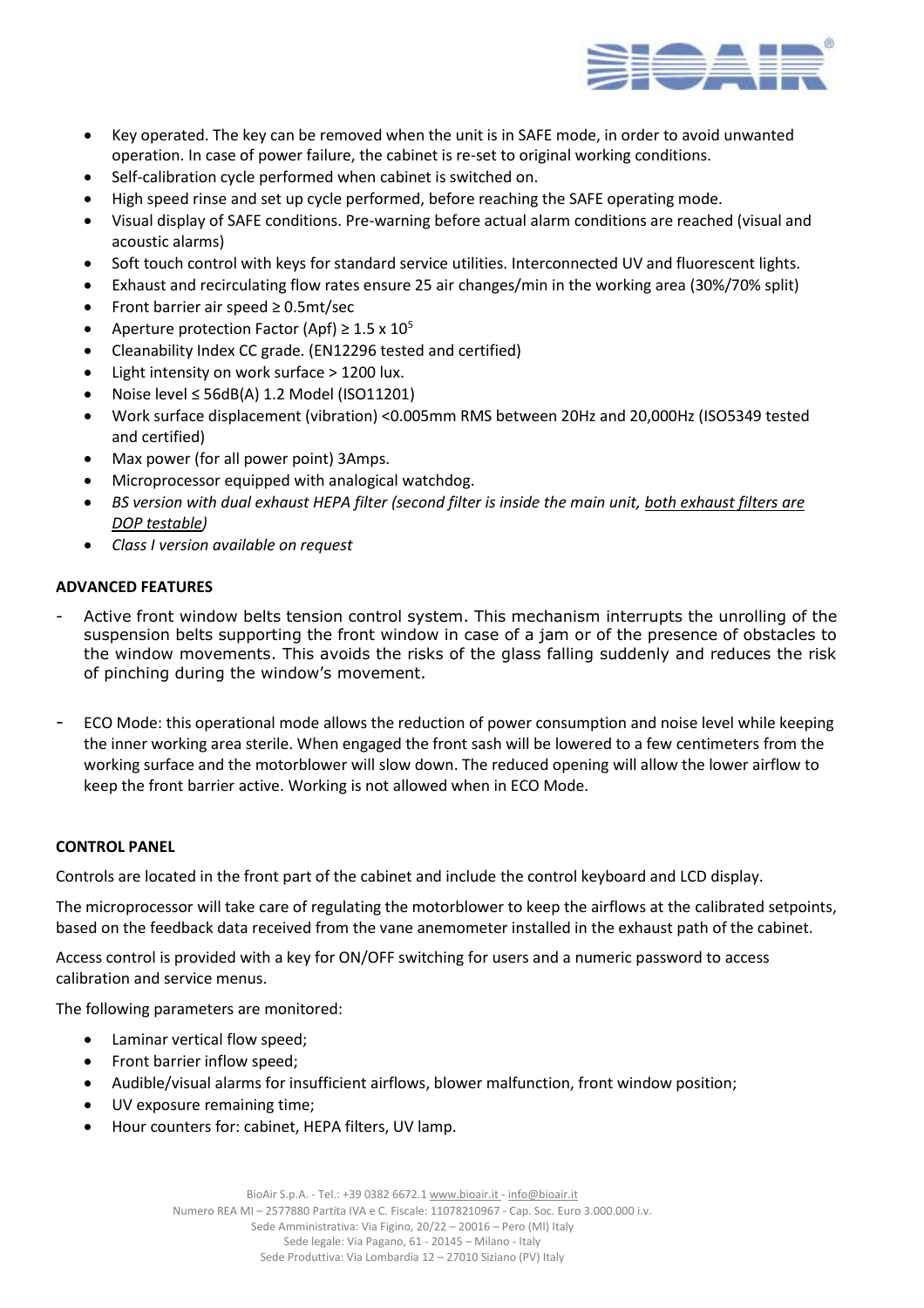

The following controls are available:

- Cabinet ON/OFF switch;
- White light ON/OFF;
- Internal sockets ON/OFF;
- Combustible gas solenoid safety valve OPEN/CLOSE;
- UV light timer setting.
- ECO Mode activation

**The electronic board provides a volt-free connector to switch on/off an external blower or for alarms remotization.**

#### **STANDARD UTILITIES**

Utilities are located on the back wall of the working area. Connectors for the utilities are located on the top of the cabinet towards the back.

Vacuum tap provisioning. On the back wall, right side.

Gas tap provisioning. On the back wall, right side.

Electrical sockets. On the back wall.

DOP sampling port. Below the work surface, left side.

UV lamp installed on the back wall. Programmable activation time and exposure duration (up to 60min)

#### **OPTIONALS ACCESSORIES**

| <b>Description</b>                                     | Part No. |
|--------------------------------------------------------|----------|
| Adjustable Stand for Safemate ECO+ 0.9                 | AS1L310  |
| Adjustable Stand for Safemate ECO+ 1.2                 | AS1L410  |
| Adjustable Stand for Safemate ECO+ 1.5                 | AS1L510  |
| Adjustable Stand for Safemate ECO+ 1.8                 | AS1L610  |
| Fixed Stand for Safemate ECO+ 0.9                      | AS1L300  |
| Fixed Stand for Safemate ECO+ 1.2                      | AS1L400  |
| Fixed Stand for Safemate ECO+ 1.5                      | AS1L500  |
| Fixed Stand for Safemate ECO+ 1.8                      | AS1L600  |
| Castor kit (4 pivoting, bracking, retractable castors) | AZ1L010  |
| 2 Drawers file cabinet                                 | AC10000  |